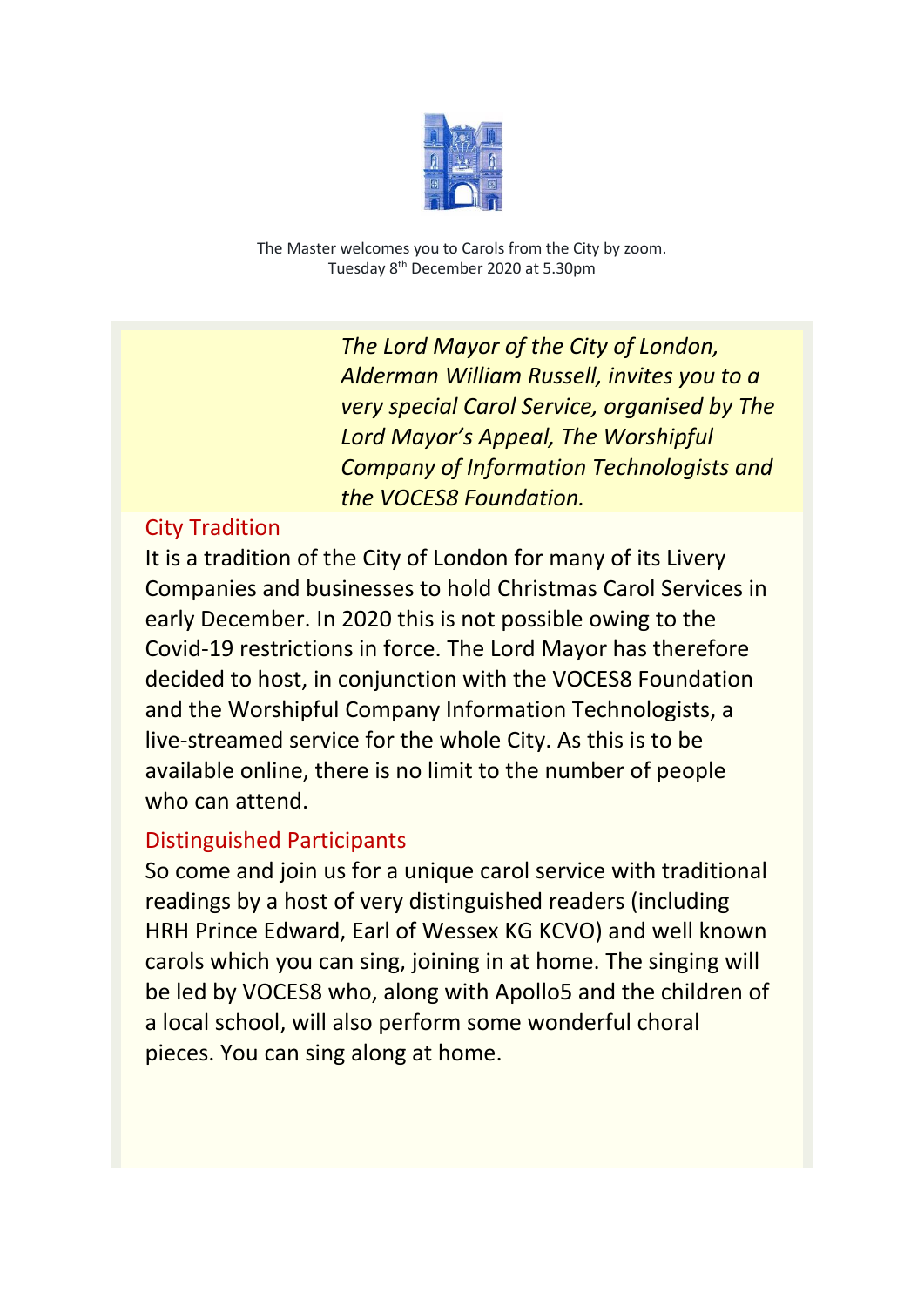## Supporting Charity All donations and the net proceeds of the tickets will go to our chosen charities – see below.

If you want more information on a particular aspect of the service, click on the relevant image on the left below.

> HRH Prince Edward, Earl of Wessex KG KCVO, the Lord Mayor of the City of London Alderman William Russell, the Lord Lieutenant of Greater London Sir Kenneth Olisa, the Governor of the Bank of England Andrew Bailey, Onyinye Udokporo and Naomi **Lawrence**

Dame Sarah Mullally DBE (The Bishop of London), Paul Kennedy (Priest of St Vedast-alias-Foster) and Marcus Walker (Rector of Great St Bartholomew)

**Singing** - VOCES8, Apollo5 and children of a local school

**You** can download a service sheet and sing along at home

**Organ** - Anna Lapwood and Alderman Sir Andrew Parmley (Lord Mayor of the City of London 2016-17)

**5.30pm** "Doors open" with videos about the City and the charities

**6.00pm** Traditional service of 7 lessons and 7 carols

**Buy a ticket** - £5 per login (as many people as you can get round your device can watch!) and then please: **Donate -** note you can't donate on the same site as you book

**Businesses:** if you would like to support us and buy a block of tickets for your employees, please [contact us.](mailto:contact@carolsforthecity.org?subject=Interested%20in%20Becoming%20a%20Corporate%20Supporter)